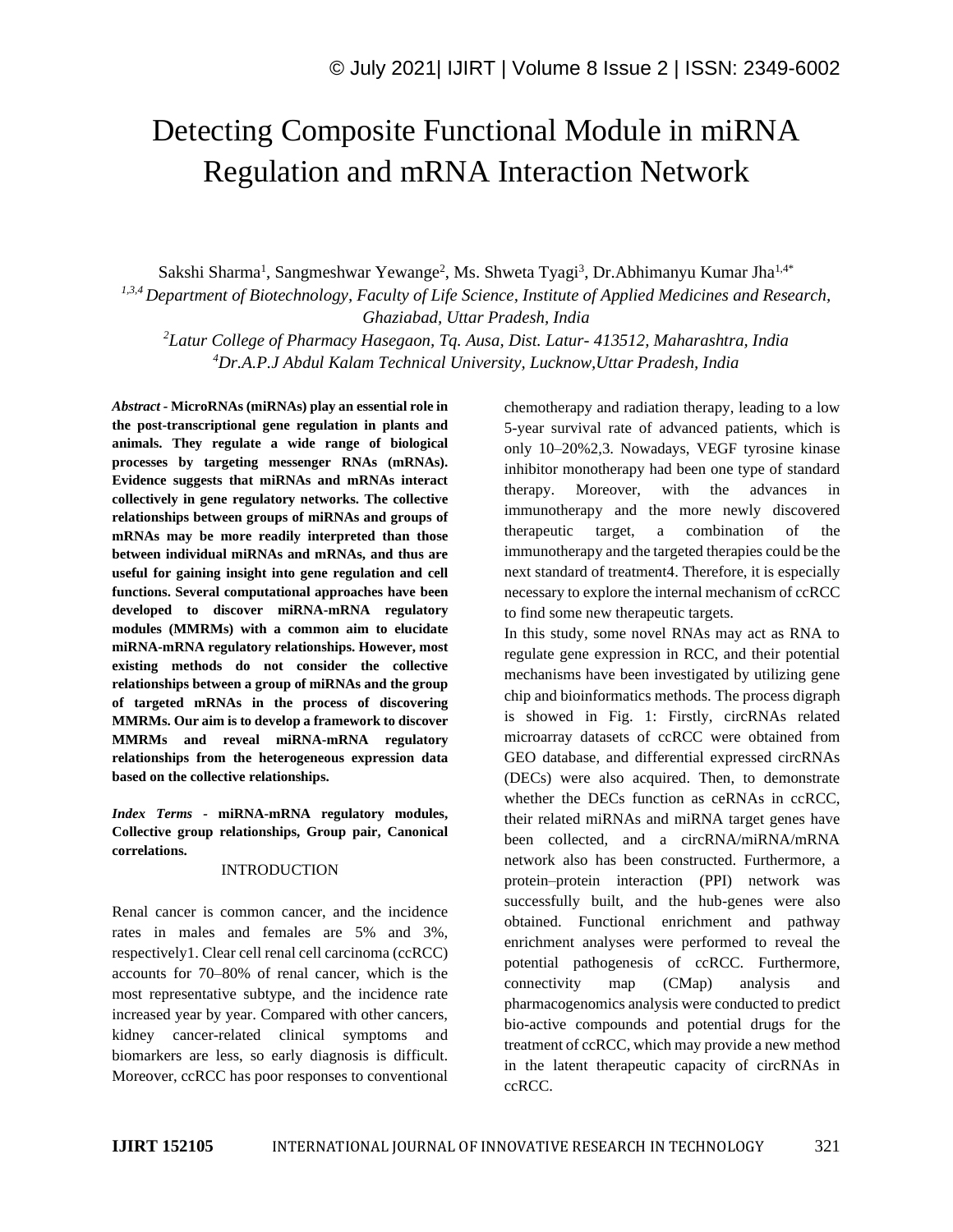

Circular RNA (circRNA), derived from the exon or intron region of a gene, is a particular type of noncoding RNA molecule that is different from linear RNA. Compared with linear RNA structure, circRNA has no 5′–3′ polarity and no polyA tail, making it a closed circular structure. Therefore, it is more stable than linear RNA, and it is not easily degraded by RNA exonuclease or RNase5. CircRNAs' function can generalize as below (1) miRNA can regulate the posttranscriptional expression of target genes, and circRNA can act as a competing endogenous RNA (ceRNA) to bind to miRNA like a sponge to regulate the function of miRNA, thus indirectly regulating the expression of genes (2) It can affect gene expression

through interacting with RNA binding protein and modulating the stability of mRNAs (3) It also can function as protein scaffolds and encode functional proteins in some cancer cells lines6,7,8,9. Recently, some studies have demonstrated that circRNA not only acts as a molecular marker but can also participate in cancer proliferation and invasion by regulating miRNA in colorectal cancer, lung cancer, and bladder cancer10.

# **PROCEDURE**

MicroRNAs (miRNAs) are a family of small (i.e. with typical length of 19–25 nucleotides) non-protein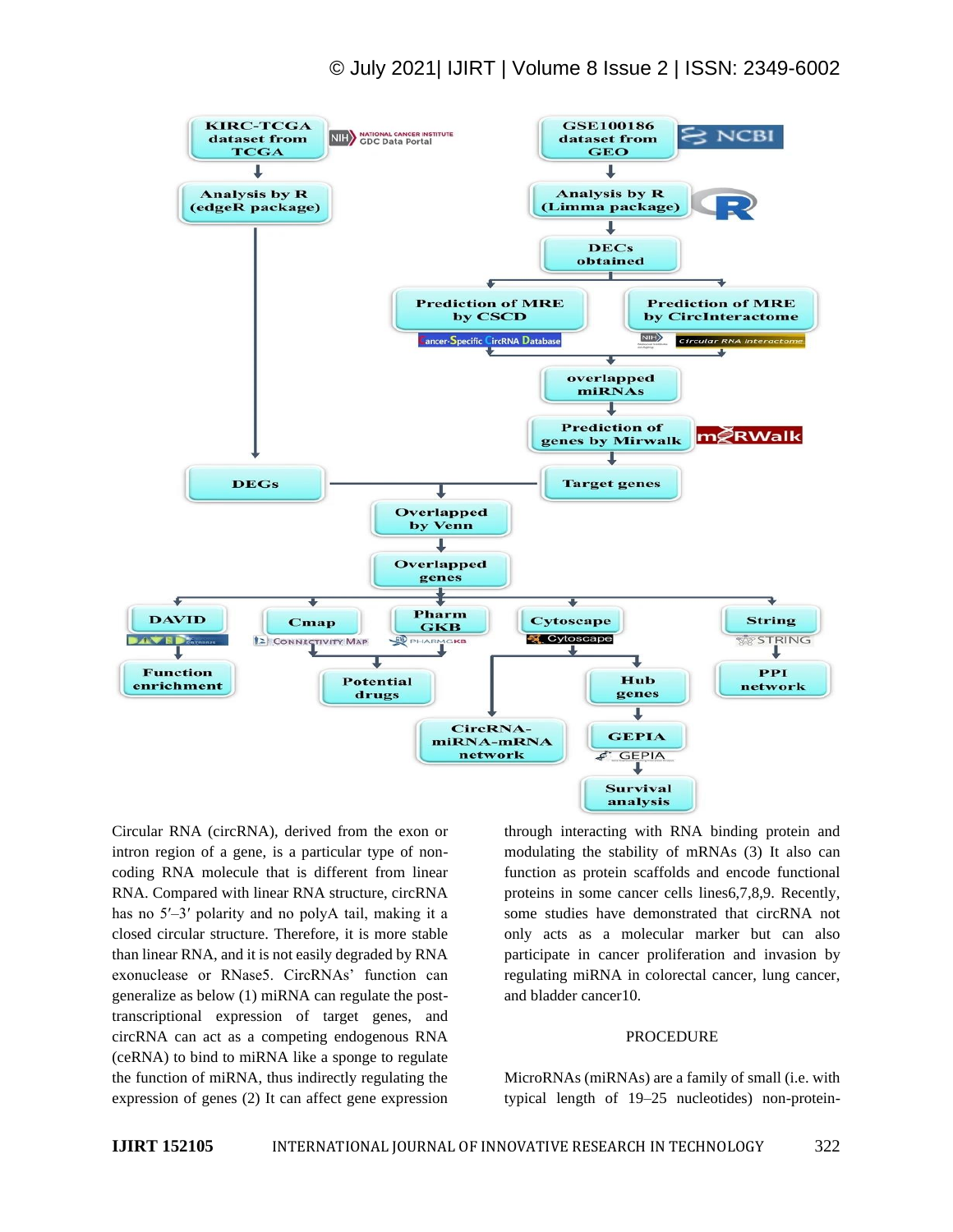coding RNA molecules that can play important regulatory roles in animals and plants [1, 2]. They base-pair with messenger RNAs (mRNAs) of proteincoding genes to induce mRNA degradation or translational repression. The mature human miRNAs potentially target majority of the human mRNAs. It has been demonstrated that miRNAs regulate a wide range of biological or cellular processes such as proliferation, metabolism, differentiation, development [9], apoptosis, cellular signaling, and cancer development and progression.

In the data pre-processing step, DICORE first creates a weighted bipartite graph representation of the relationships among the individual variables of the given miRNA and mRNA expression profiles. Taking the variables as the vertices of a weighted bipartite graph G, a weighted edge is introduced between a miRNA variable and a mRNA variable to represent their interaction. Referring to Fig. Fig.1,1, given p miRNAs and q mRNAs, let W denote the  $(p \times q)$ miRNA-mRNA interaction weights matrix, where wij is the interaction weight for miRNA i targeting mRNA j. To compute miRNA-mRNA interaction weights, we calculate the Pearson correlation coefficient (PCC) [25] between each pair of miRNA and mRNA using the R built-in function, cor. The obtained PCCs are within the range of  $[-1,1]$ , and the signed correlation coefficients provide two types of valuable information: the absolute values implying the strength of the miRNA-mRNA interactions (the higher the values, the stronger the interactions), and the signs indicating the directions of the associations. However, as the aim of the paper is to identify MMRMs (and thus to uncover miRNA-mRNA regulatory relationships), the collaboration score (explained in the next section) defined for discovering the modules considers the sum of the miRNA-mRNA correlations. In order to cater for both up and down miRNA regulations when calculating the total strength of the interactions, we use absolute values of the PCCs in the interaction weights matrix W, otherwise the signed PCCs or interaction weights will cancel out in Eq.

Due to the higher possibility of dense interactions in the expression profile datasets, complete weighted graph mining may not be able to distinguish correct group structure. Accordingly we used a cutoff threshold η to tradeoff between the two extreme approaches namely complete unweighted graph mining and complete weighted graph mining.

There is a growing body of literature showing that multiple miRNAs are coordinated by forming cohesive groups to collectively regulate one or more pathways [16, 17]. The collective relationships yielded between a group of miRNAs and a group of mRNAs due to the tendency of the group formation act as a vital force in catering similar functioning miRNAs and mRNAs together. Therefore, the collective relationships between cohesive groups of miRNAs and their targeted mRNAs may provide better understandings on robust and potent regulatory relationships of miRNA-mRNA regulatory modules (MMRMs).

Several algorithms have been proposed to identify MMRMs from expression data using different approaches including Bayesian network learning [18], rule induction [19], association rule mining [20], population-based probabilistic learning [21], probabilistic graphical model [22–24], matrix factorization [25], and graph mining [17, 26]. Most of these existing methods do not consider the collective relationships between a group of miRNAs and the group of targeted mRNAs in the process of identifying MMRMs. In addition, many of them are either stochastic, or require prior knowledge such as number of modules to be identified, confirmed interactions, target site information.

Adapting a greedy overlapping neighborhood expansion clustering method, ClusterONE, which was developed to discover protein complexes from protein-protein interactions networks, Li et al. [27] proposed a clustering algorithm, Mirsynergy to detect synergistic miRNA regulatory modules. However, it requires and depends on the prior knowledge of confirmed gene-gene interactions. Recently Karim et al. [28] coined the notion of collective group relationships and developed a method by integrating unweighted graphing mining concept and canonical correlation analysis to explore miRNA-mRNA regulatory relationships. However, it is noted that unweighted graph mining techniques are associated with limitation in representing the true interactions, and sometimes fail to capture correct regulatory relationships. Whereas weighted graph mining approaches can greatly improve the detection of the module structures [29], and hence regulatory relationships.

In this paper, we propose an effective computational framework, DIscovering COllective group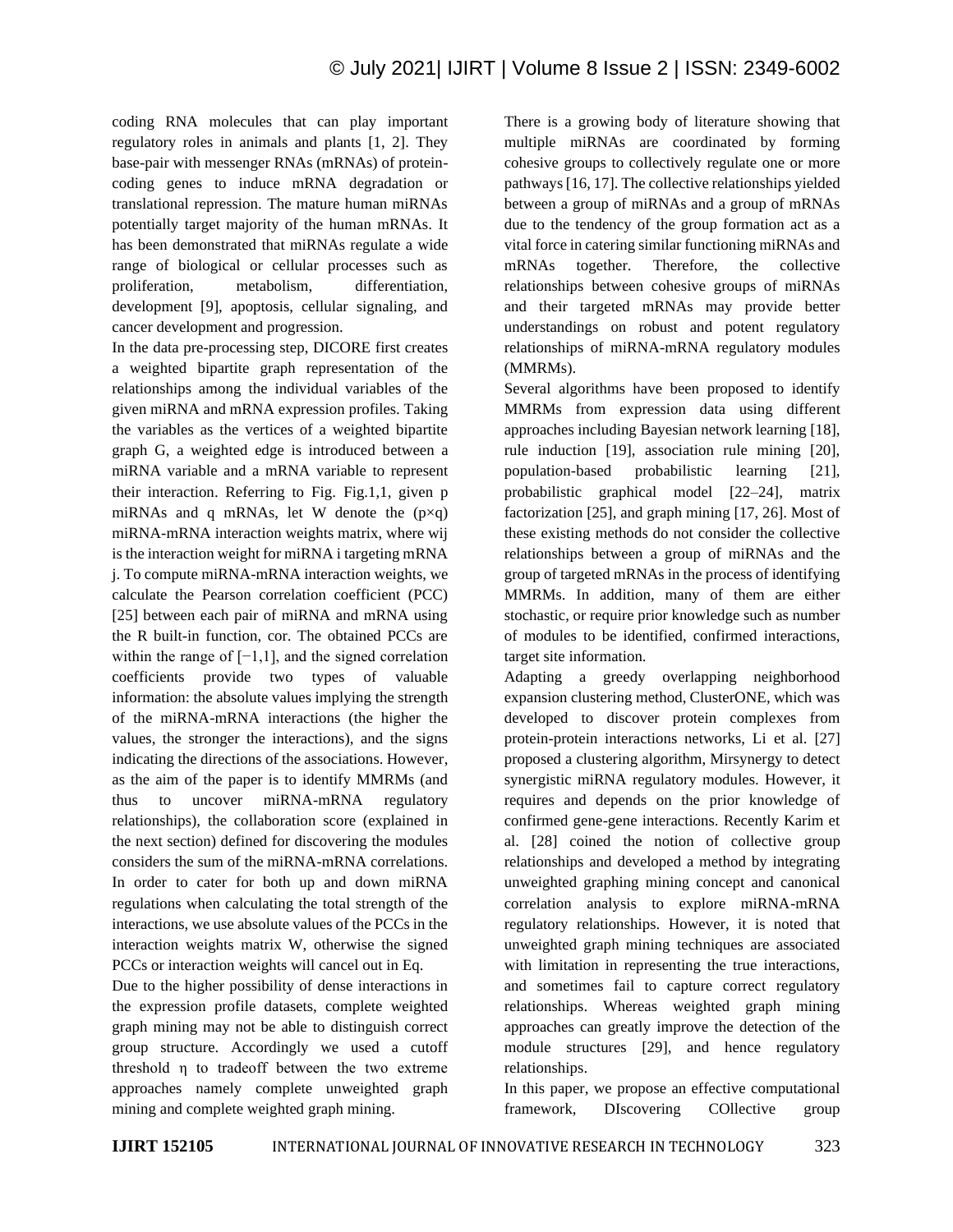RElationships (DICORE) to identify MMRMs and hence reveal miRNA-mRNA regulatory relationships from heterogeneous data. In order to extract MMRMs from the given gene expression datasets, we utilize the notion of collective group relationships, which provide MMRMs with additional quantitative strength information. The method finds a deterministic solution to the problem of discovering MMRMs from weighted bipartite graph representation of the given datasets, and rank the collective group relationships based on their strength of collective relationships. We apply DICORE to a dataset for Epithelial to Mesenchymal Transition, a breast cancer dataset, and a multi-class cancer dataset. Based on the knowledge from the literature, it is observed that the identified MMRMs exhibit enriched functionality with biological significance.

## **METHODS**

Problem statement

Consider two sets of variables  $X = \{X1, \ldots, Xp\}$  and  $Y = \{Y1, \ldots, Yq\}$  such that  $X \cap Y = \emptyset$ , representing the attributes of two different types of objects. In this paper, X and Y refer to the expression levels of a set of miRNAs and a set of mRNAs, respectively. With their given datasets, DX and DY, having n matching miRNA and mRNA expression samples, our goal is to identify any Cx⊂X and Cy⊂Y, such that Cx and Cy are related, as a result of miRNAs in Cx collaboratively interacting with mRNAs in Cy and vice versa. We call  $(Cx,Cy)$  a group pair, and the relationship between Cx and Cy a COllective group RElationship (in short, CORE). The COREs are characterized by both group pairs and the collective relationships among the two cohesive groups in group pairs. Then the group pair (Cx,Cy) is an MMRM if the strength of the CORE between Cx and Cy is significant.

In order to discover COREs, and thus to identify MMRMs, we develop a two stages method, DIscovering CORE (DICORE). Two measures, collaboration score and canonical correlations, are employed in the two stages respectively. In the following, we firstly overview the workflow of DICORE, and then present the details of DICORE, including the definition of the collaboration score and the calculation of canonical correlations.

# OVERVIEW OF DICORE

The workflow of DICORE. The overall workflow comprises a data pre-processing step and two main stages: (1) forming separate miRNA and mRNA groups and (2) searching for COREs.

### **CONCLUSIONS**

Analysis of the results demonstrates that a large portion of the regulatory relationships discovered by DICORE is consistent with the experimentally confirmed databases. Furthermore, it is observed that the top mRNAs that are regulated by the miRNAs in the identified MMRMs are highly relevant to the biological conditions of the given datasets. It is also shown that the MMRMs identified by DICORE are more biologically significant and functionally enriched.

#### RESULTS

We propose DIscovering COllective group RElationships (DICORE), an effective computational framework for revealing miRNA-mRNA regulatory relationships. We utilize the notation of collective group relationships to build the computational framework. The method computes the collaboration scores of the miRNAs and mRNAs on the basis of their interactions with mRNAs and miRNAs, respectively. Then it determines the groups of miRNAs and groups of mRNAs separately based on their respective collaboration scores. Next, it calculates the strength of the collective relationship between each pair of miRNA group and mRNA group using canonical correlation analysis, and the group pairs with significant canonical correlations are considered as the MMRMs. We applied this method to three gene expression datasets and validated the computational discoveries.

#### REFERENCES

- [1] Siegel, R. L., Miller, K. D. & Jemal, A. Cancer statistics, 2019. CA Cancer J. Clin.69, 7–34.
- [2] Hsieh, J. J. et al. Chromosome 3p lossorchestrated VHL, HIF, and epigenetic deregulation in clear cell renal cell carcinoma. J. Clin. Oncol.
- [3] Li, X. et al. Dissecting LncRNA roles in renal cell carcinoma metastasis and characterizing genomic heterogeneity by single-cell RNA-seq. Mol. Cancer Res.16, 1879–1888.